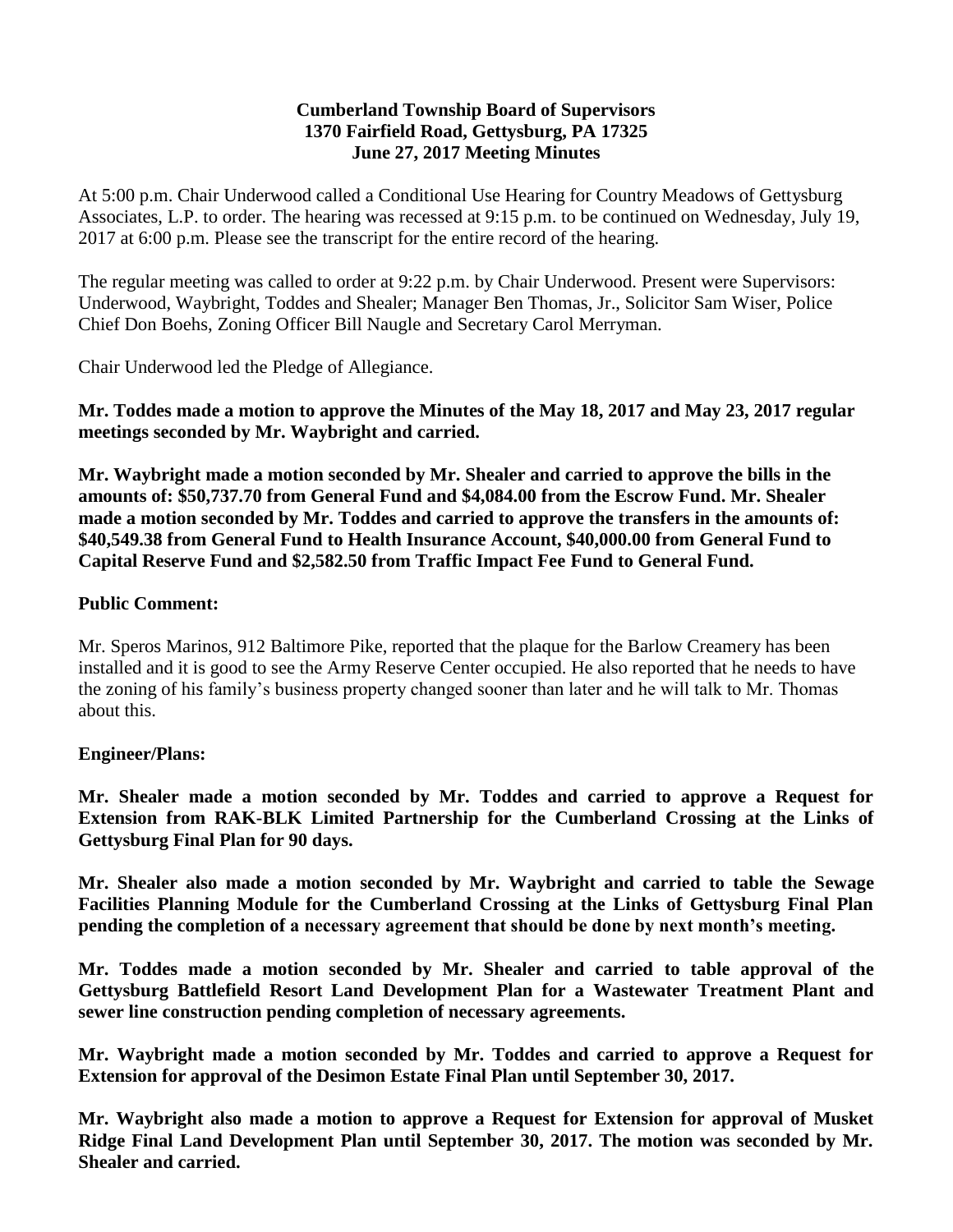Mr. Thomas reported that the Township has a Sewage Planning Exemption for a subdivision for James Paddock for an on-lot system. He added that this exemption goes to Pa. Dept. of Environmental Protection (PADEP) for their review and approval and it has been signed by the Township's Sewage Enforcement Officer. **Mr. Shealer made a motion to forward the Sewage Planning Exemption for James Paddock to PADEP seconded by Mr. Waybright and carried.**

## **Police Report:**

Police Chief Don Boehs presented a written and oral report of police activities for the month of May, 2017 including: 401 complaints - Psych/suicide-2, Disturbances-13, Assault/Harassment-8, Domestics-12, Criminal Mischief-1, Suspicious Activity-15, Thefts-2, Alarms-13 Medical Emergency-11, 911 Hang Up-8, Sexual assault-4, Burglary-0, Fraud-1, Wanted Person-4, Reported Drug Activity-2, Welfare checks-7, Shots Fired-1, Follow-up Investigation-56; 142 traffic stops, 130 combined arrests, 7 traffic accidents, 39 targeted enforcements and 13,242 patrol miles. He added that they assisted other agencies 11 times, they were assisted twice and the assists to Pa. State Police were in Straban, Butler and Mt. Joy Townships. Police Chief Boehs reported that they had 72 walk-in complaints.

## **Active Business:**

Mr. Thomas reported that the Adams County Commissioners and the Council of Governments will be holding an Electronic Recycling on September 9, 2017 at the Emergency Services Center.

Mr. Waybright reported on the status of the 2017 road projects. The tar and chip seal coating will begin immediately following the completion of the Horner Road Bridge replacement project. The microsurfacing and black-top overlay work is also being scheduled. There may be a public/private partnership with the Confederate Woods Homeowner's Association and this may be on the agenda next month. Maintenance personnel recently completed multi-municipal shoulder cutting maintenance with several other municipalities including Straban, Mount Pleasant and Gettysburg and have also completed base repair and storm water catch basin approaches in Twin Lakes West in preparation for micro-surfacing.

Mr. Thomas reported that the Finance Committee is recommending the transfer of \$40,000.00 from the General Fund to the Capital Reserve Fund (half of budgeted amount). **Mr. Shealer made a motion to approve the \$40,000.00 transfer as recommended seconded by Mr. Toddes and carried.**

Mr. Thomas reported that there are some future workshop items including: Gettysburg Municipal Authority fire hydrant fees; Ag Preservation / funding update; Fire Department funding requests and Health Insurance option presentation.

**Solicitor:** Solicitor Wiser reported that there is a small sliver of Redding Lane that exists as a "no man's land." Solicitor Wiser added that the owners of Brown's Ranch who currently own the small sliver want to dedicate it to the Township as part of the road right-of-way. He added that Mr. Thomas and Mr. Walter went down and took a look and their concerns have been addressed. **Mr. Toddes made a motion seconded by Mr. Shealer and carried to authorize the Chair to execute Resolution 2017-08 accepting the Deed of Dedication as follows:**

### **A RESOLUTION OF THE TOWNSHIP OF CUMBERLAND, ADMAS COUNTY, PENNSYLVANIA ACCEPTING A CORRECTIVE DEED OF DEDICATION FOR REDDING LANE**

# **Committee Reports and comments from Board Members:**

**Public Safety, Highway, Parks and Recreation, COG, Finance, Building and Grounds, Personnel, Planning and Zoning, CTA, Economic Development and CT 411 – no reports**